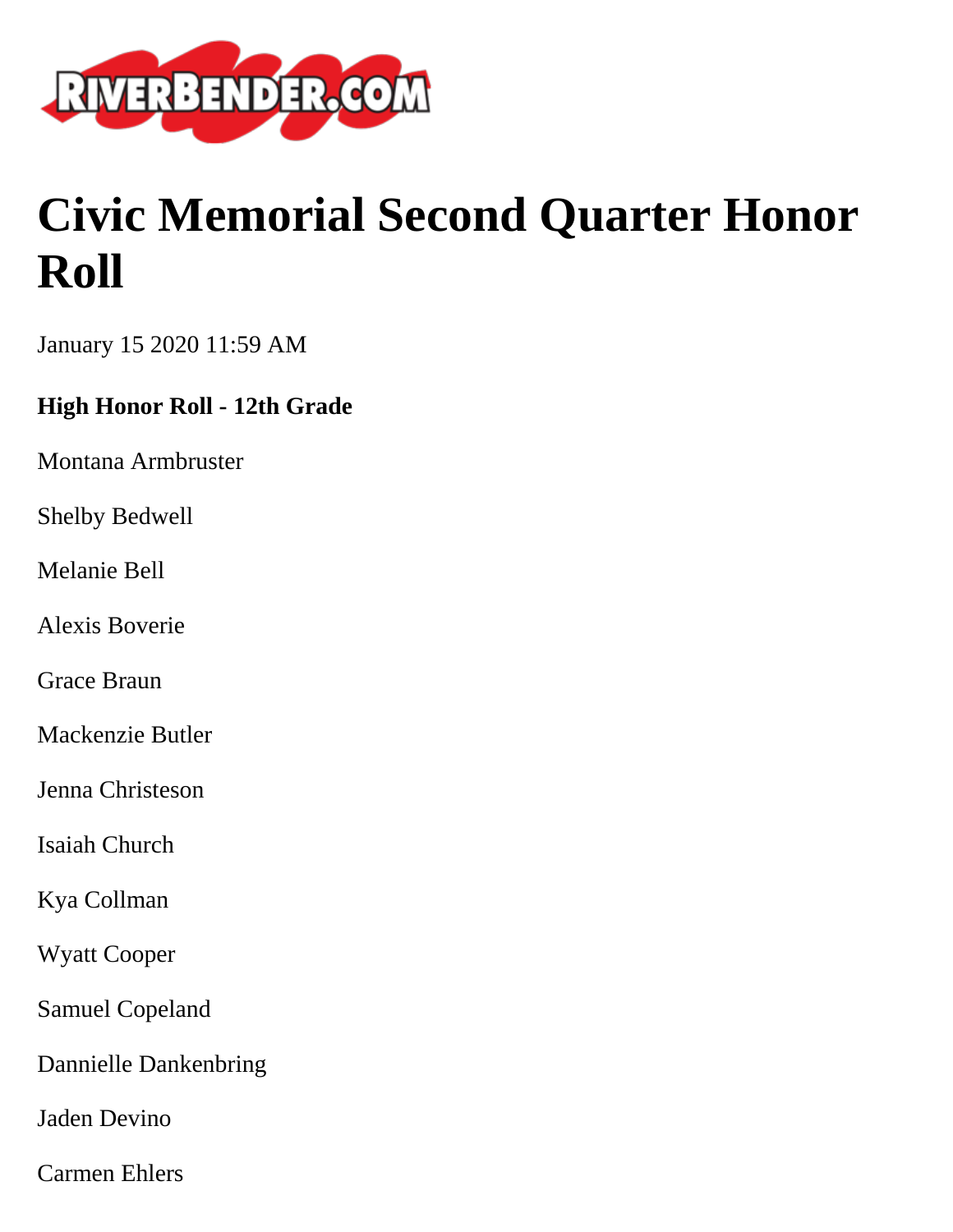Madelyn Ehlers

Madison Emshousen

Zoey Ewing

Emily Fitzgerald

Brennan Flaherty

Dakota Funderburk

Taryn Geiger

Isaiah Giffin

Kate Griffith

Anna Hall

Malynn Hannaford

Jacob Harmon

Chasey Hartmann

Sydney Henke

Lucas Herrin

Jessica Hogan

Mary Jae Kirby

Griffin Landers

Grant Lane

Keaton Linkeman

Caitlyn Martin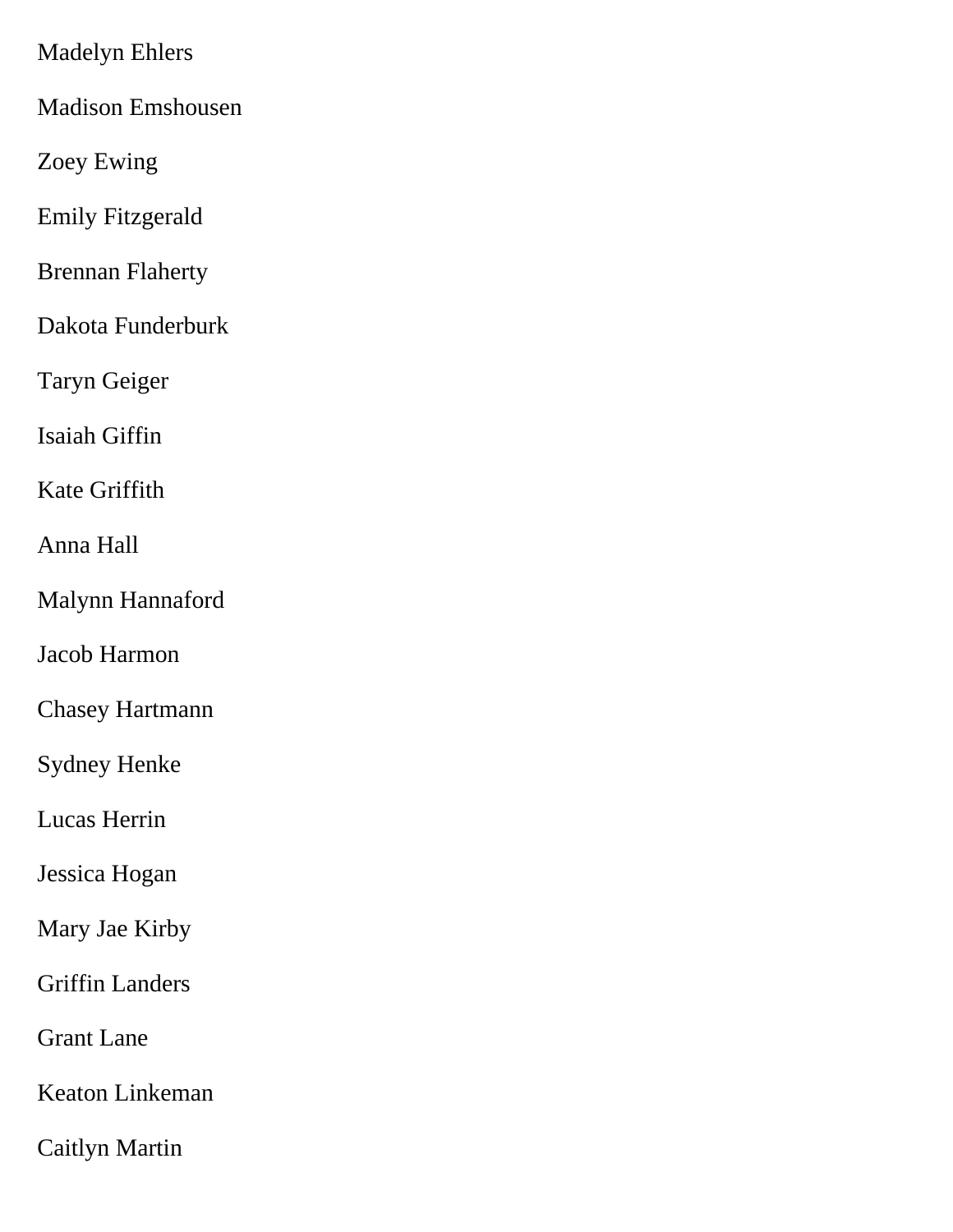Justin Mosby

Jordan Nolte

Mary Pearson

Paige Phillips

Austin Prindable

Shelly Qiu

Justin Reiske

Aaliyah Robinson

Justis Sine

Lucas Slone

Stella Smith

Sydney Stuart

Allen Thomas

Zachary Tincher

Noah Turbyfill

Kourtland Tyus

Nicholas Vaughn

Annaston Walker

Drake Walker

Nicholas Walker

Kati Wells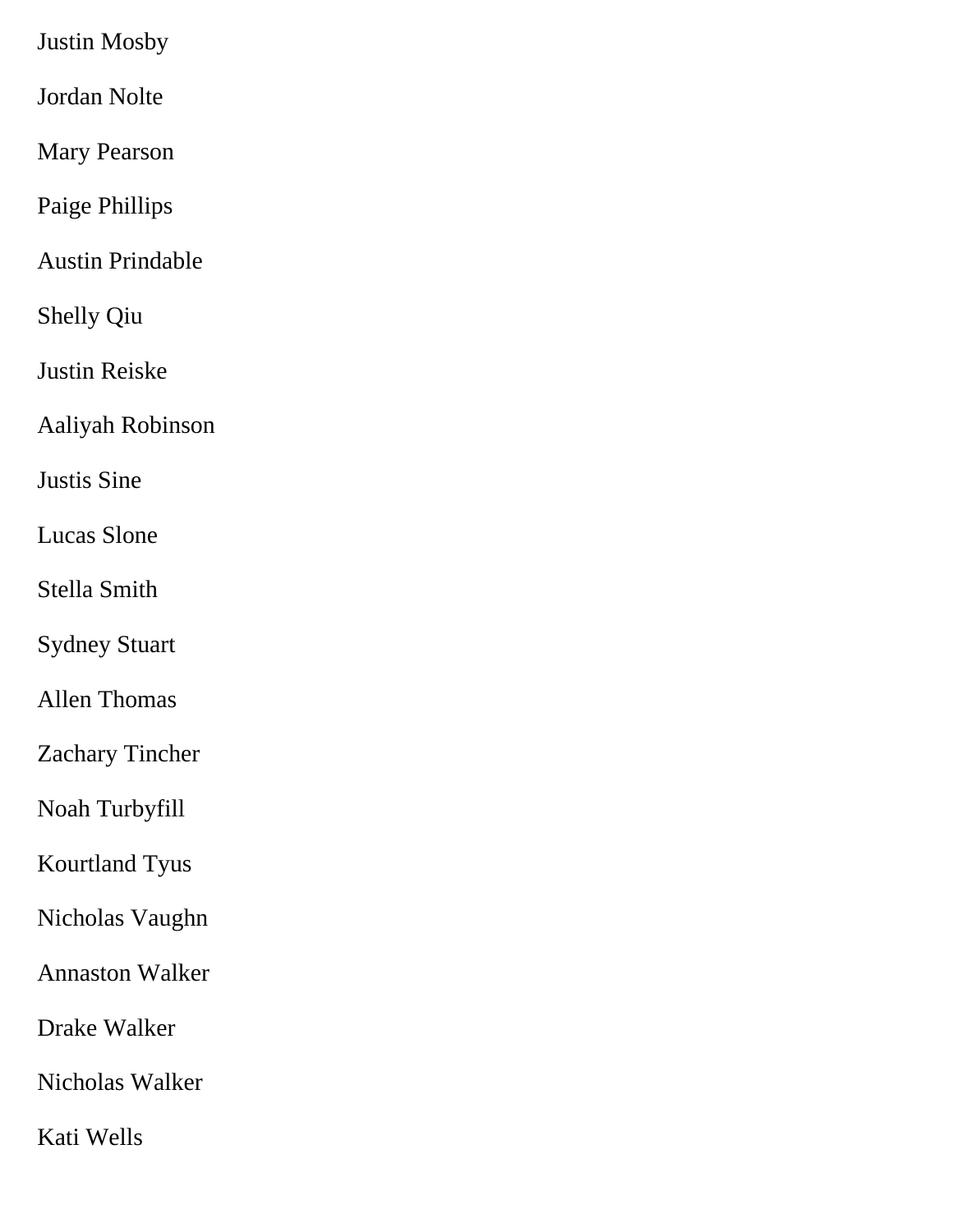Gavin Witsken

#### **High Honor Roll - 11th Grade**

Riley Betts

Jenna Bloodworth

Emma Books

Reese Borth

Madelyn Brockman

Nolan Brooks

Norah Bryant

Harper Buhs

Hannah Butkovich

Addison Callies

Ryanne Clendenny

Gracie Courtoise

Emma Davis

Mandy Drew

Dillon Dublo

Reese Ferguson

Meredith Flack

Danielle Fowler

Isabella Garrett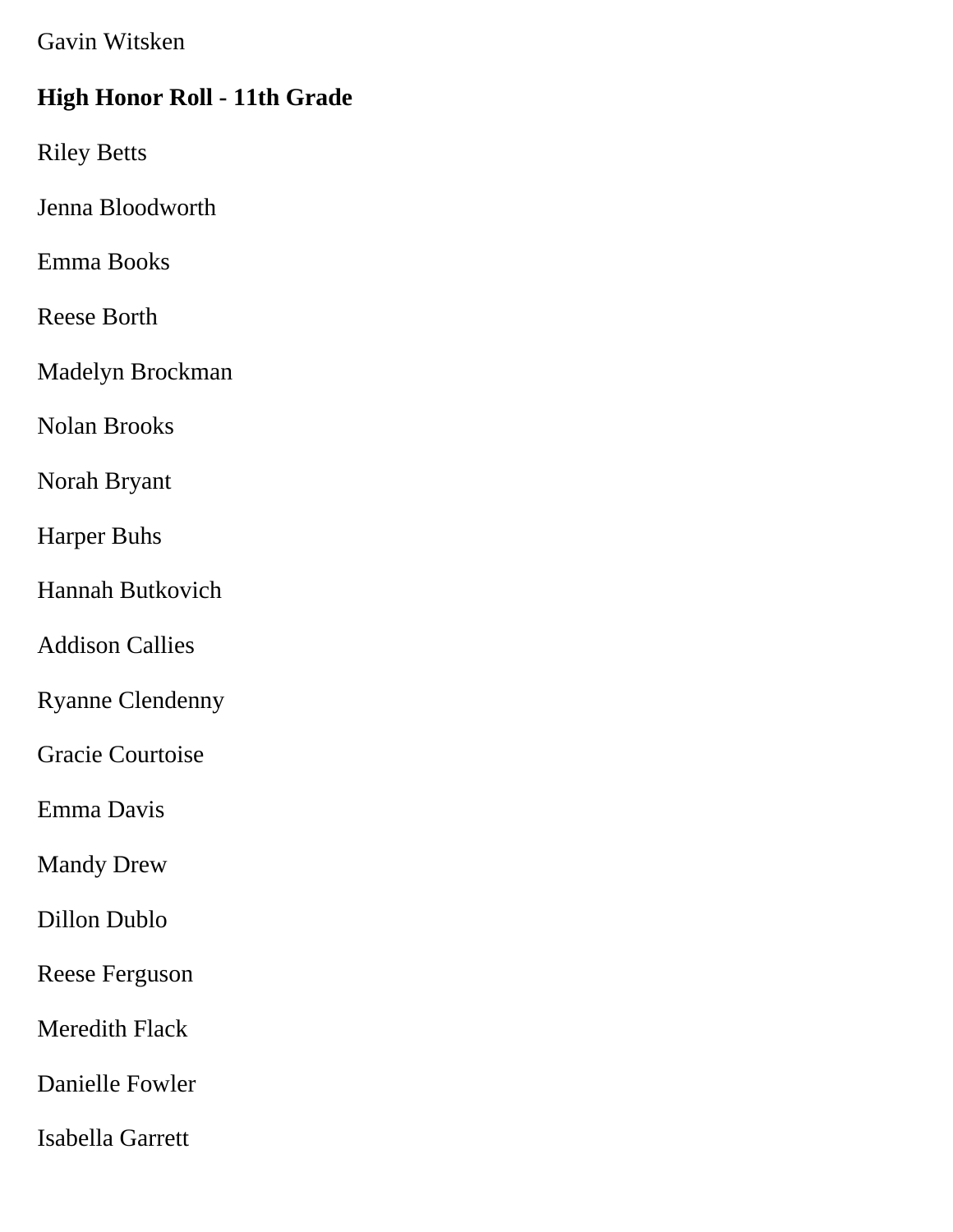Abbi Geiger

Chloe Gleason

Grace Gross

Alec Hamby

Allyson Hardy

Hunter Hargrave

Ariana Haskins

Morgan Henkhaus

April Hornsey

Jaiden Huhsman

Brayden King

Sierra LaTempt

Mattie Lively

Kennedy Loewen

Emily Luck

Madison McCabe

Evan McIntire

Spenser Moore

Megan Morin

Leslie Nunez

Kaelan Ott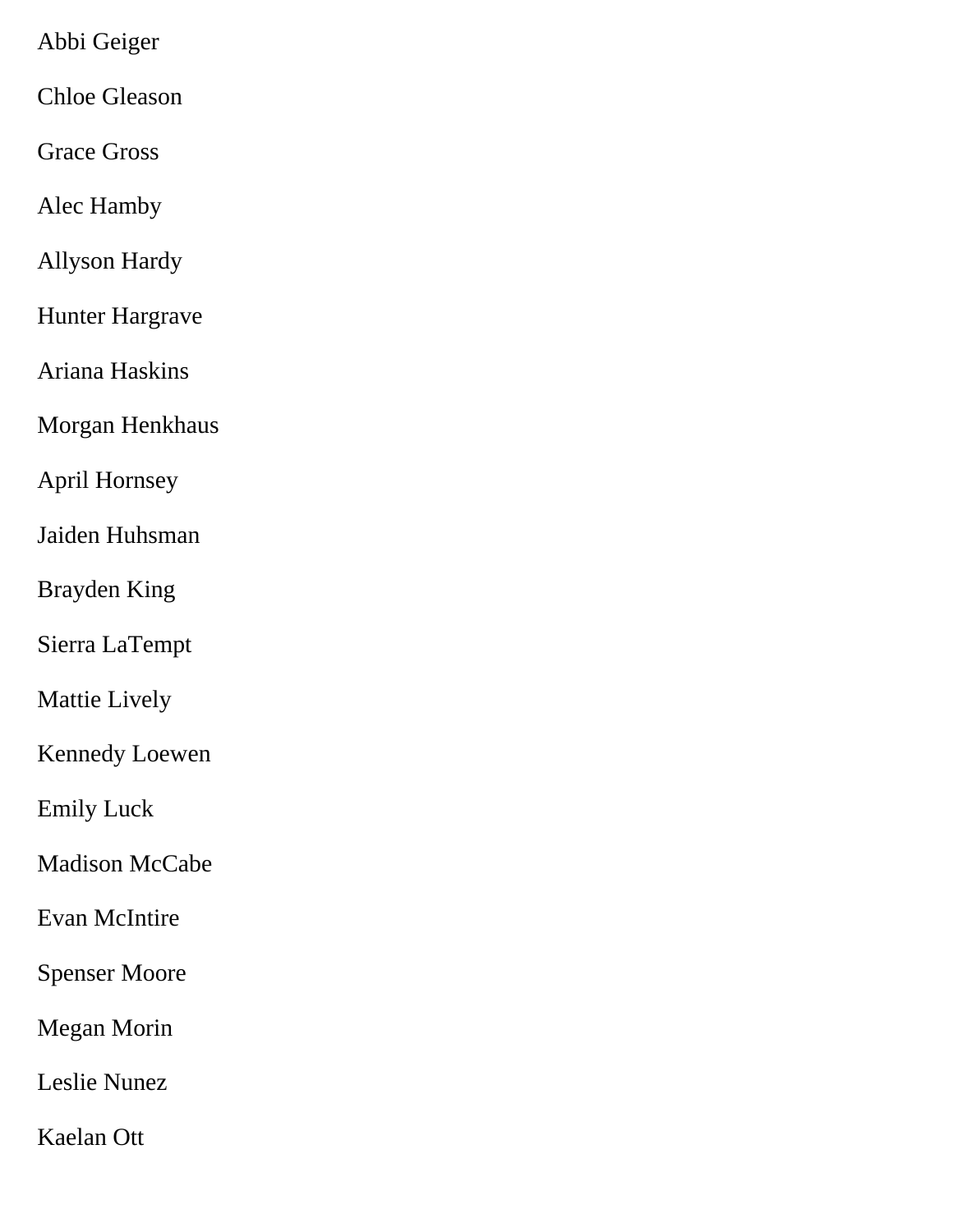Azia Ray

Marissa Rorie

Austin Scheffel

Ethan Scott

Taylor Seely

Alayna Shain

Clint Shive

Emma Shouse

Sara Smith

Hannah Sontag

Rachel Sparrowk

Tori Standefer

Kaeden Toenyes

Caine Tyus

Caleb Tyus

Elizabeth VonBergen

Luke Vonderheidt

Carter Wells

Chandler White

Olivia Whitlock

Andrew Wieneke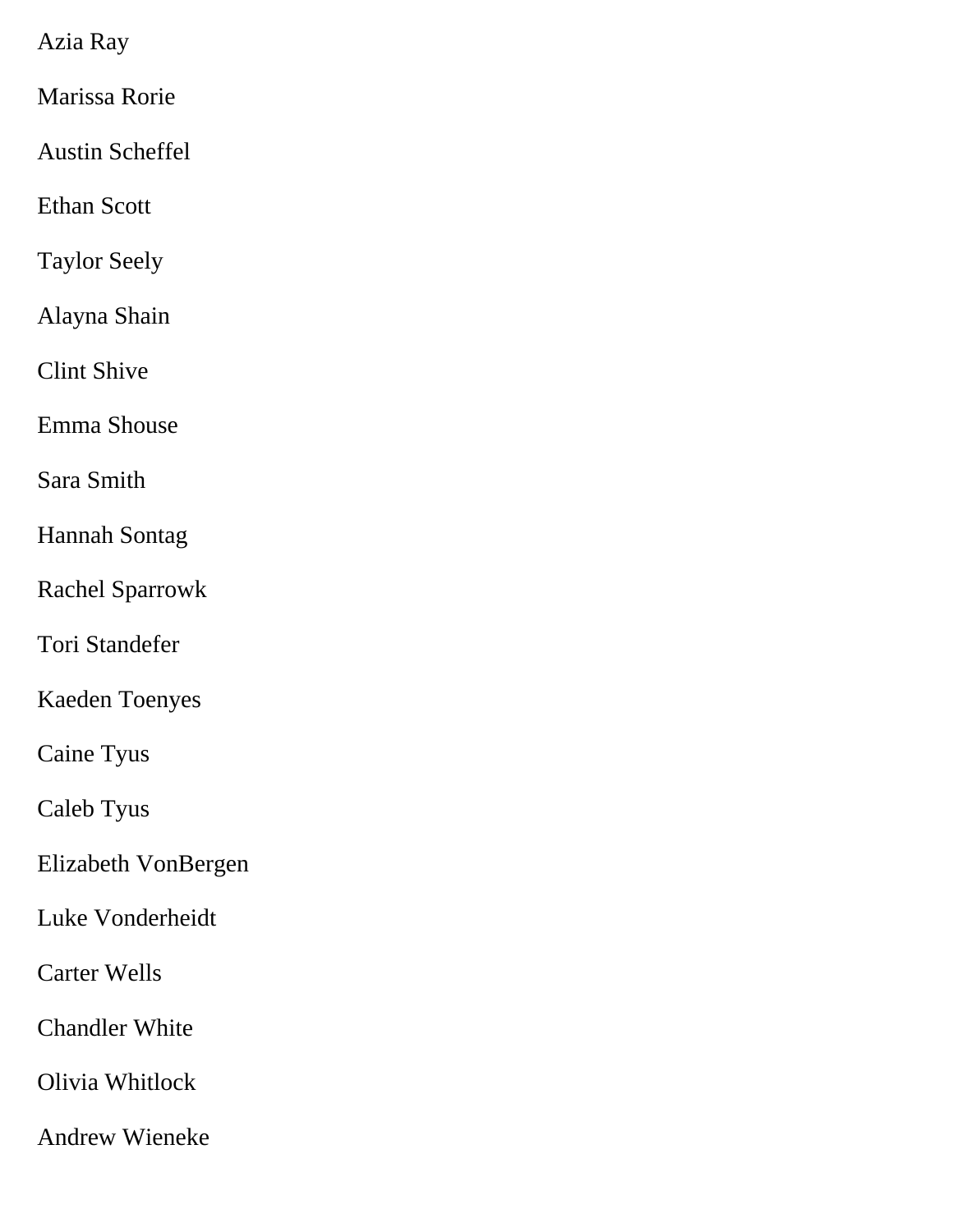Mackenzie Williams

Molly Williams

Jackalynn Woelfel

Jayden Zebrowski

# **High Honor Roll - 10th Grade**

Kaylyn Aiello

Deacon Anderson

Elysia Anderson

Kennedy Bickmore

Emma Bollinger

Nickolas Brousseau

Madelyn Brueckner

Kylie Button

Guadalupe Calixto

Enes Celik

Hailey Chappell

Jake Cheatham

Nina Chen

Caroline Coffman

Jonathon Crady

Chloe Damm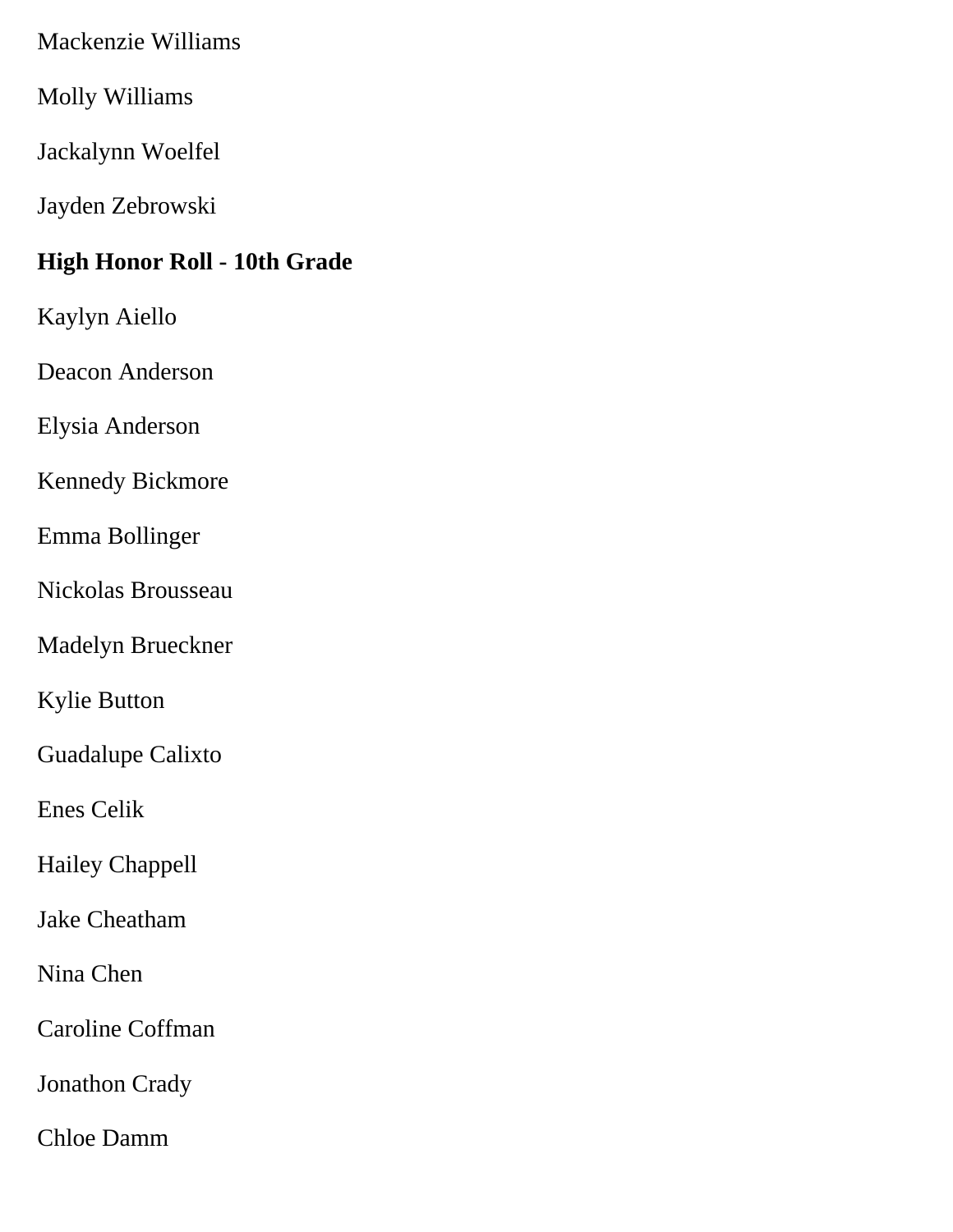Emily DeClue

Lauren Dunlap

Collin Elledge

Brendy Gutierrez

Matthew Haar

Allison Hallstead

Katelyn Hallstead

Samara Helton

Aslan Henderson

Justice Hendricks

Tara Highsmith

Tanna Hoffmann

Bradley Holder

Peyton Keller

Savannah Knapsted

Abbigail Lesemann

Allie Lively

Hannah McCann

Kaitlyn McGarvey

Madison McNealy

Ethan Meiser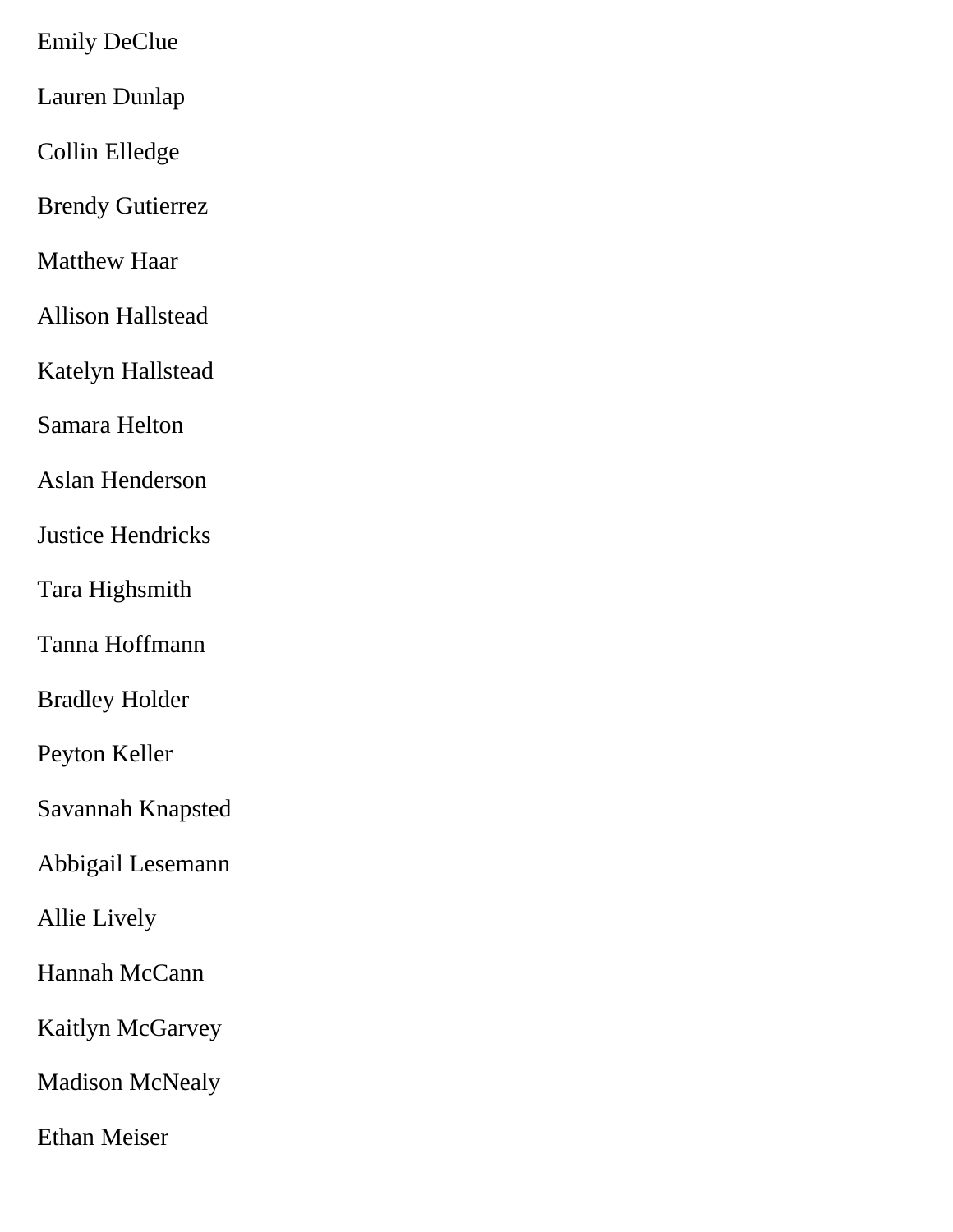Gannon Meyer

Brynleigh Mormino

Peyton Mormino

Shelton Naumann

Maura Niemeier

Alexis Noel

Isabella Norton

Shelby Paschedag

Kaitlyn Peterson

Daniel Reiske

Madison Reynolds

Toni Reynolds

Allie Roberson

Jessica Schillinger

Nathan Schultz

Parker Scottberg

AKoyia Smith

Ambria Smith

Kaili Stanford

Cole Stimac

Morgan Twente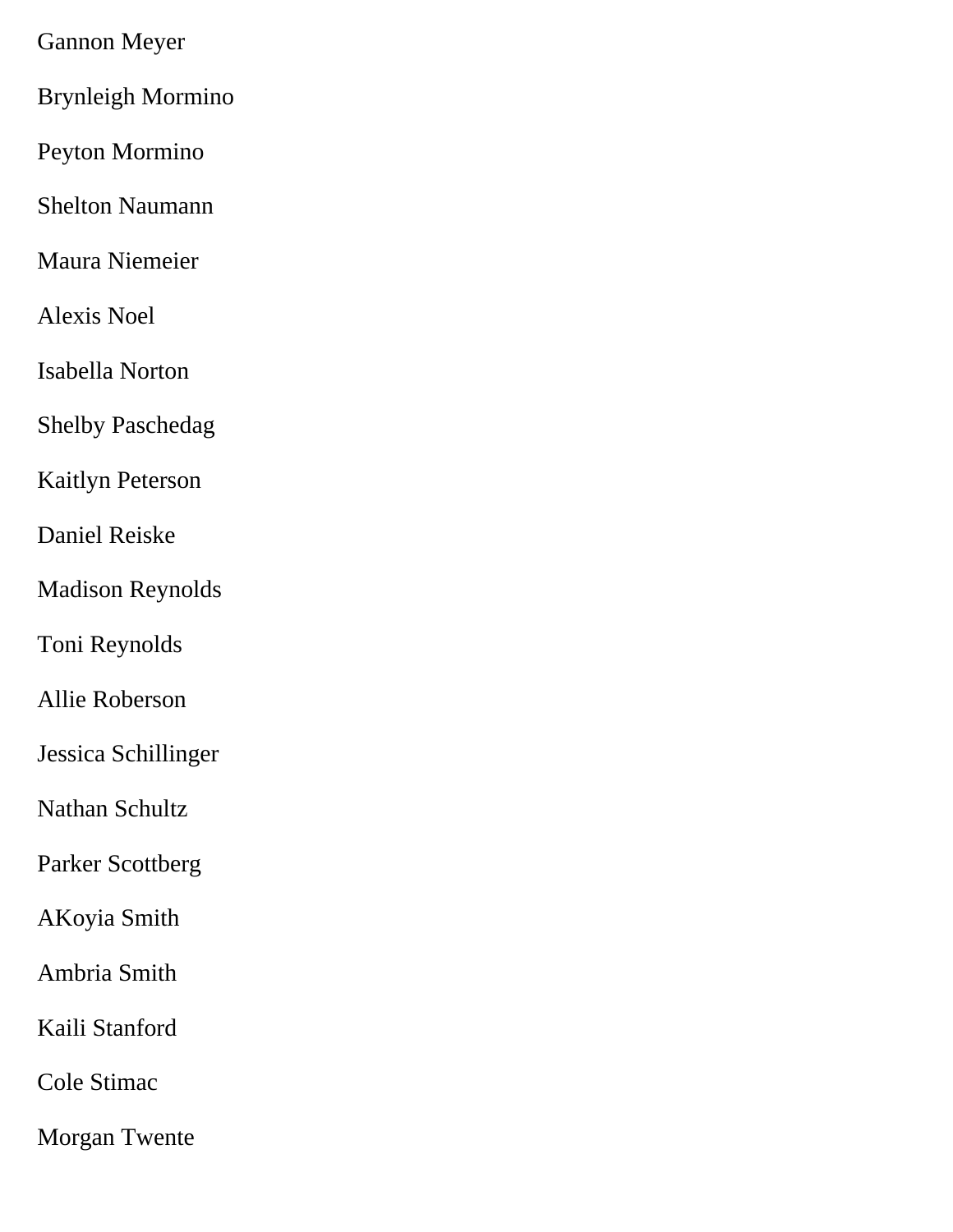Kyle Unterbrink

Aiden Vandeford

Tyler Vaughn

Kaitlynn Wickenhauser

Aubrey Wiley

Emily Williams

Nicholas Williams

Tyler Winegardner

Charles Wineland

Grace Witsken

Madeline Woelfel

Emily Zimmerman

Madysen Zyung

High Honor Roll - 9th Grade

Joseph Aiello

Bryer Arview

Gabriel Bays

Evangelynn Beasley

Hailey Becker

Carter Bloodworth

Hayden Bodwell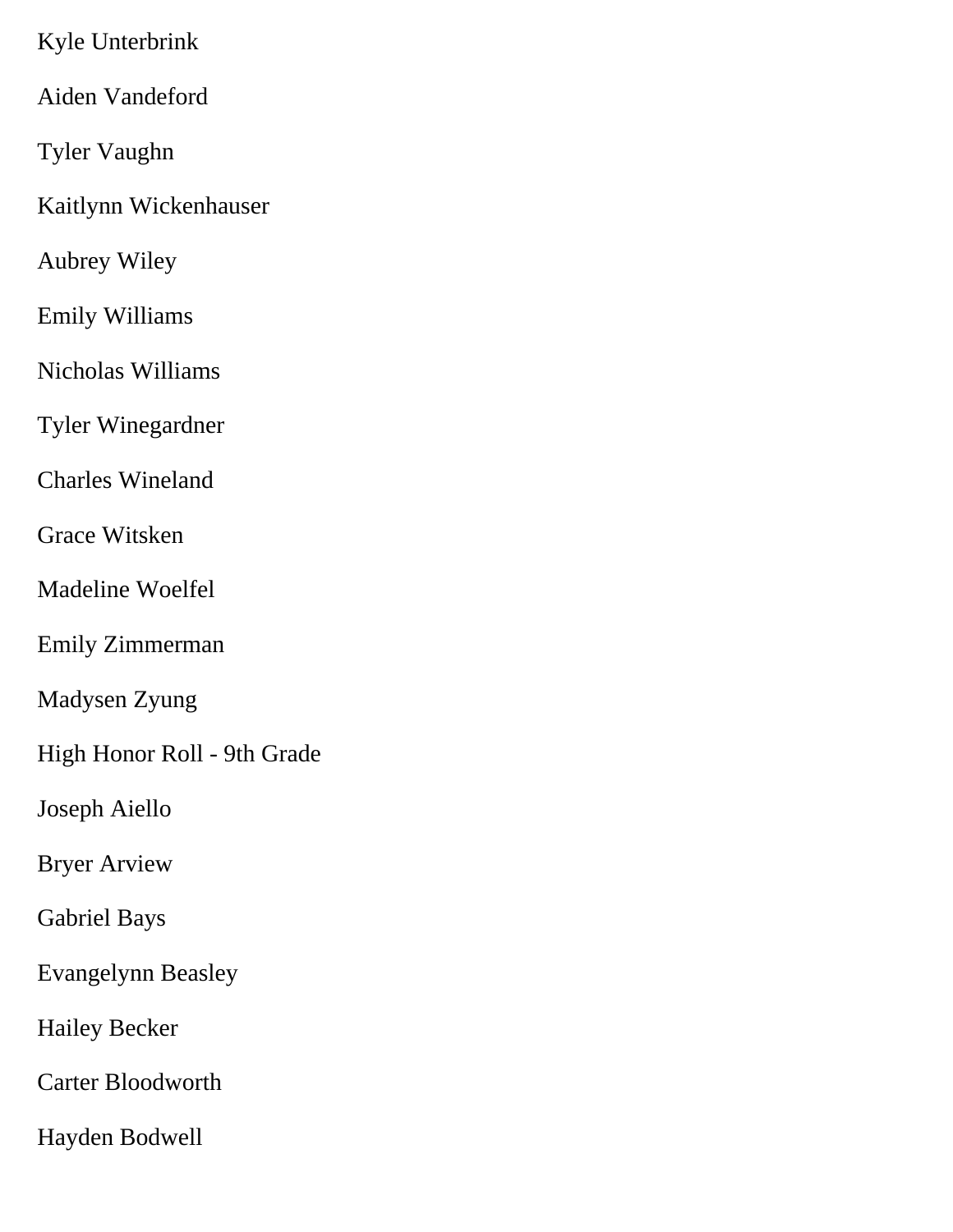Jade Bowker

Ellah Brown

Sophee Brown

Dalton Buhs

Lauren Carpenter

Jocelyn Combes

Darren Cox

Braden Dorris

Olivia Durbin

Carter Ehlers

Maireli Figueroa

Nicholas Fiorino

Zachary Fitzgerald

Jynnifer Floyd

Kylee Golden

Olivia Goodman

Haley Greeling

Dathan Greene

Logan Hanner

Laura Hicks

Dylan Hoffmann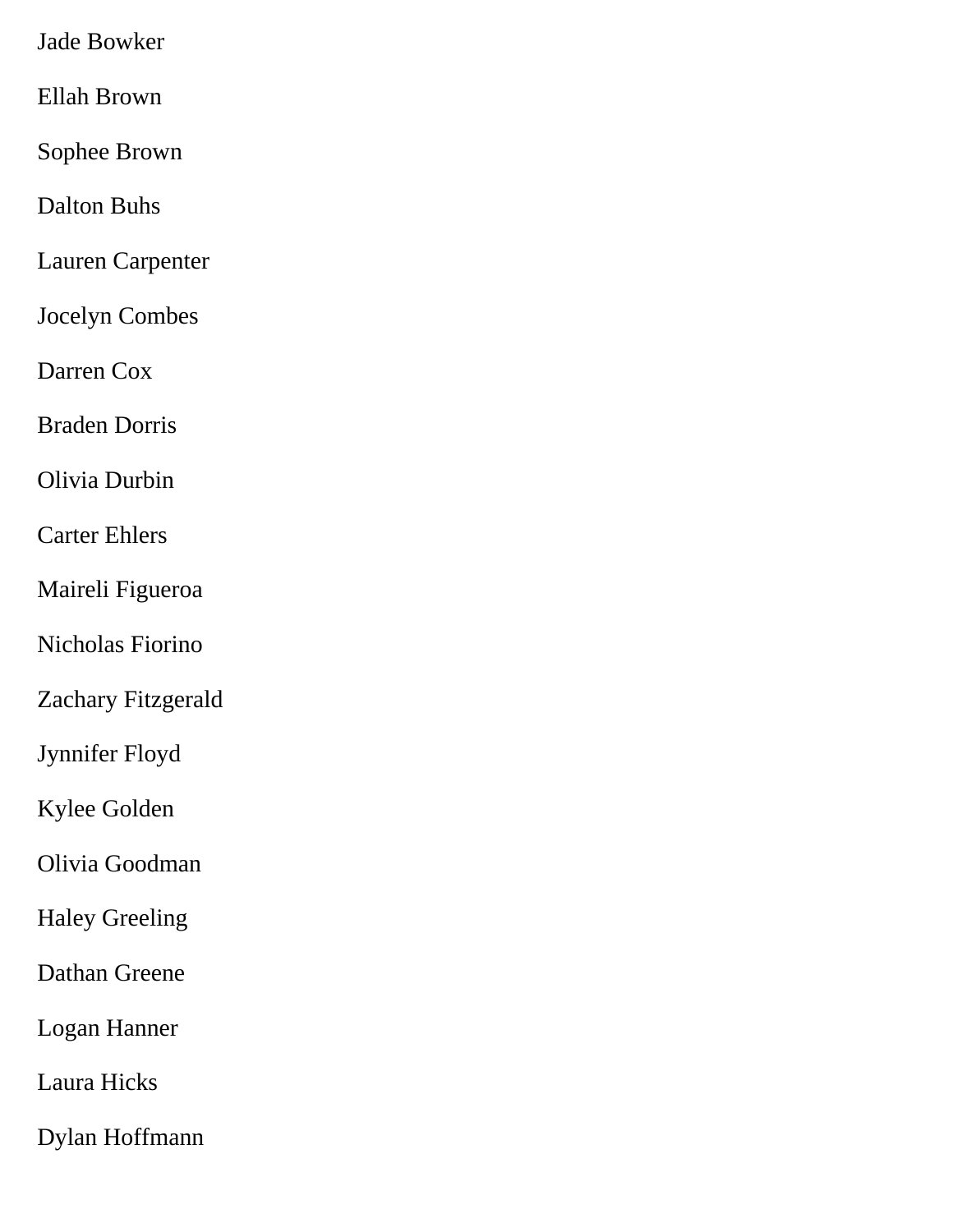Tyler Jenkins

Isabella Kallal

Jacob Knight

Jarrett Lamb

Hannah Laper

Jaiden Laughlin

Adelaide Liljedahl

Alyssa Mann

Hannah Meiser

Ethan Miller

Dylan Moore

Emma Niemeier

Kaitlyn Pfeifer

Aurora Phillips

Lucas Pipkin

Alyssa Postlewait

Kaitlyn Rider

Alivia Roark

Kaydence Saboff

Lillian Shaw

Alexis Sheppard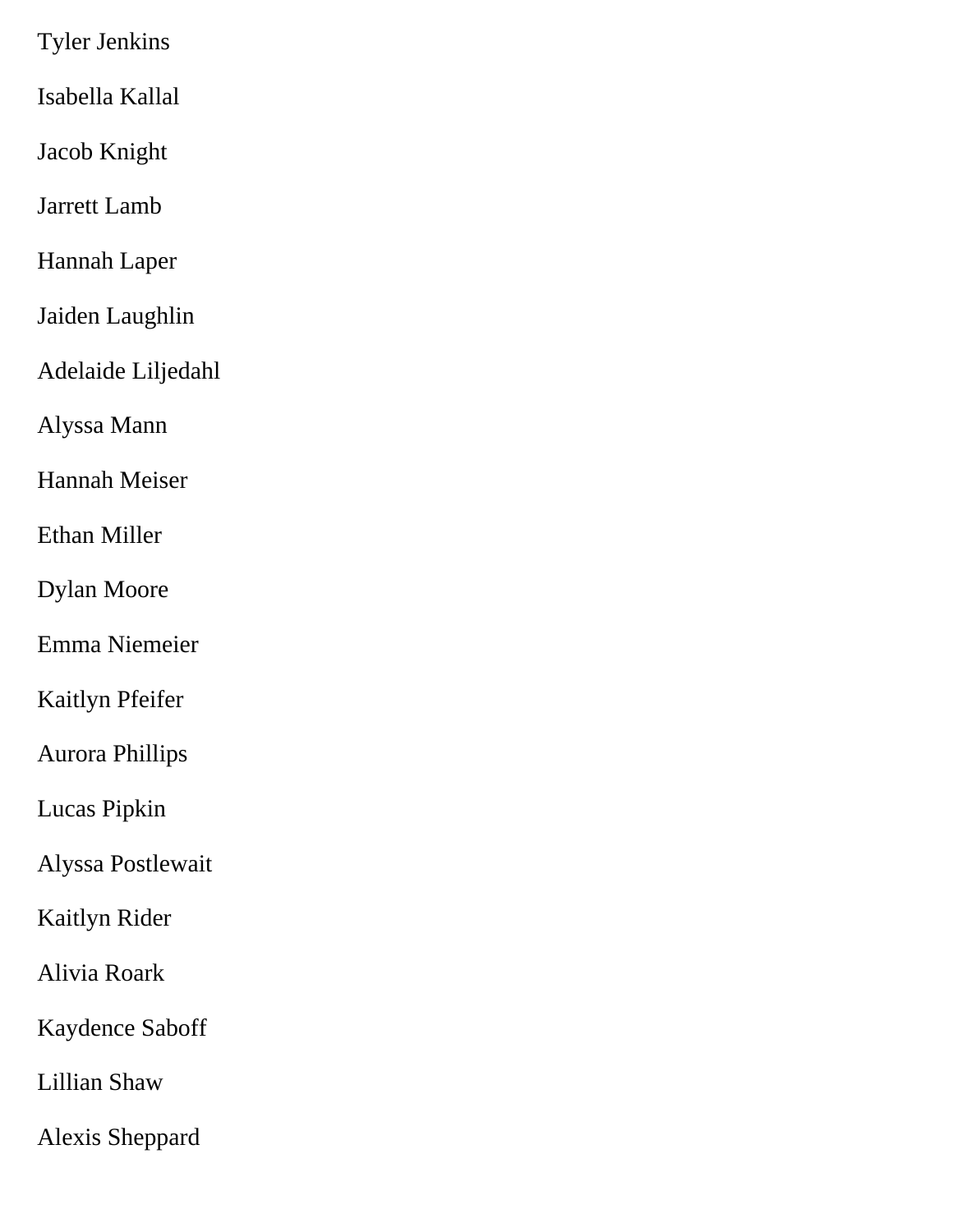Jose Silva

Emma Smith

Rebekah Summers

Jared Thomas

Maya Tuckson

Ella Voyles

Aubree Wallace

Benjamin Werts

Payton Whaley

Wyatt Williams

Clara Wineland

Abraham Wojcikiewicz

Lauren Wright

Brayden Zyung

## **Honor Roll - 12th Grade**

Jason Banks

Megan Belangee

Olivia Bennett

Samantha Biesk

Cahki Clark

Brianna Cooper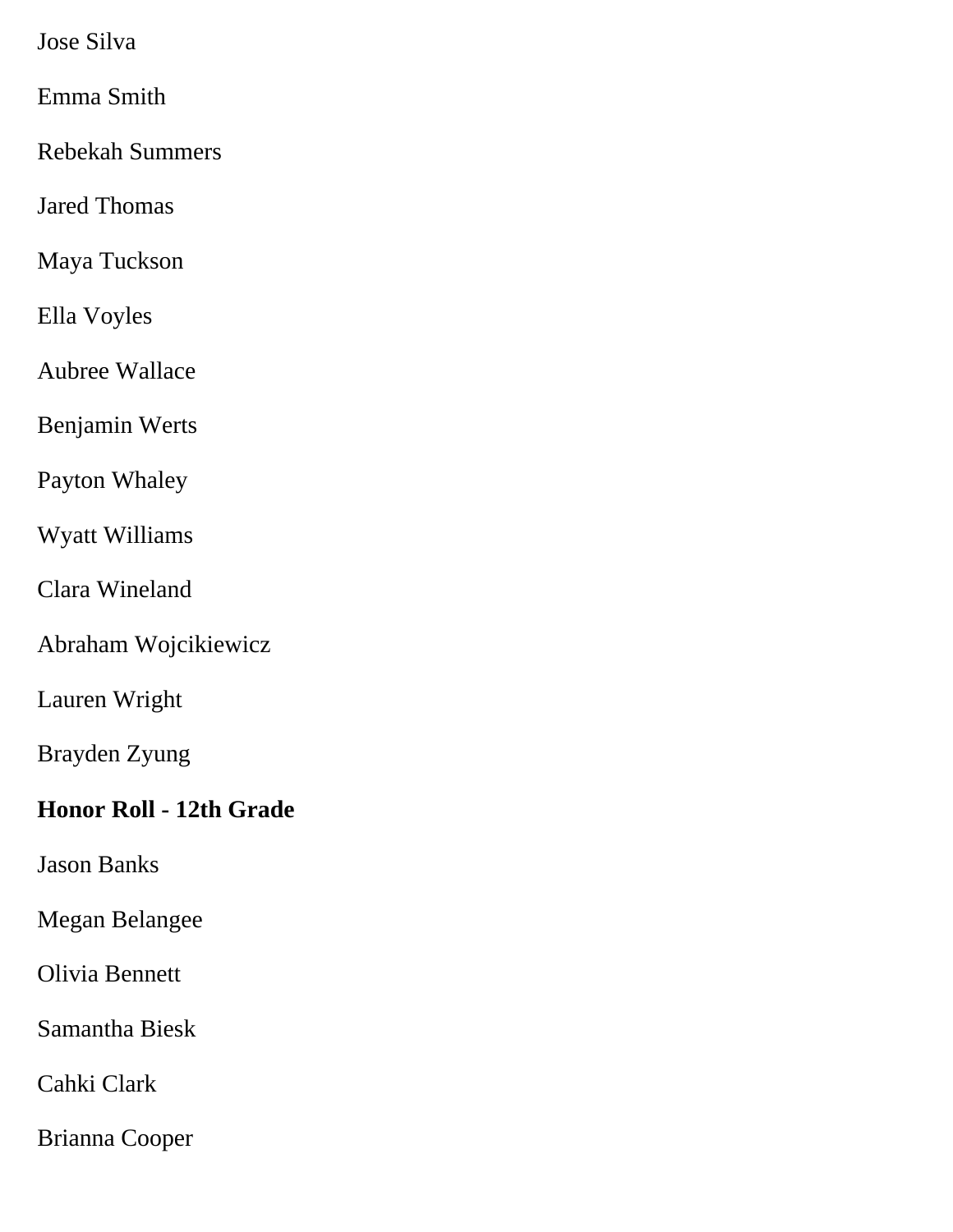Sophie Daniels

Emily Dona

Lilly Drew

Noah Dunlap

Mark Eldridge

Brandon Fields

Kayleigh Finegan

Courtney Funderburk

Patrick Greenwell

Aubrey Hall

Grant Halley

Dallas Hamby

Rebecca Harkey

Hana Harlan

Travis Hilligoss

David Koshinski

Benjamin Lair

Dawson Laurent

Maria Lewis

Zoey Lewis

Sidney Martin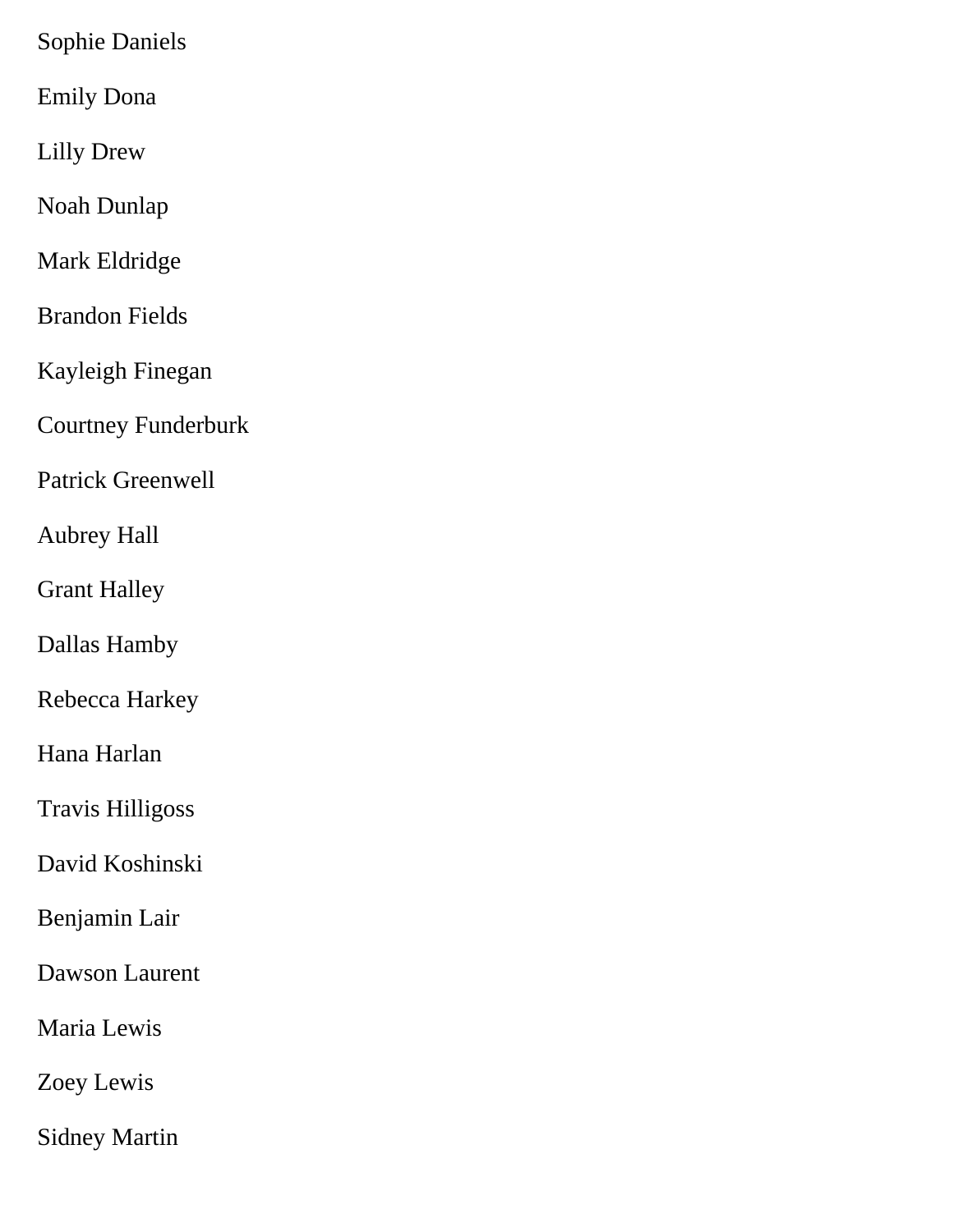Halee Meyer

Richard Meyers

Alexis Mims

Matthew Moore

Baylee Mundy

Abigail Ottwell

Keith Patton

Trenton Piening

Samuel Poulsen

Chandler Powell

Alex Reams

Austin Reed

Nathan Ricci

Kerrigan Rulo

Grace Ruyle

Kimberley Seeley

Breona Sherfy

Toby Singleton

Jonathan Slone

Alexis Summers

Trevor Throne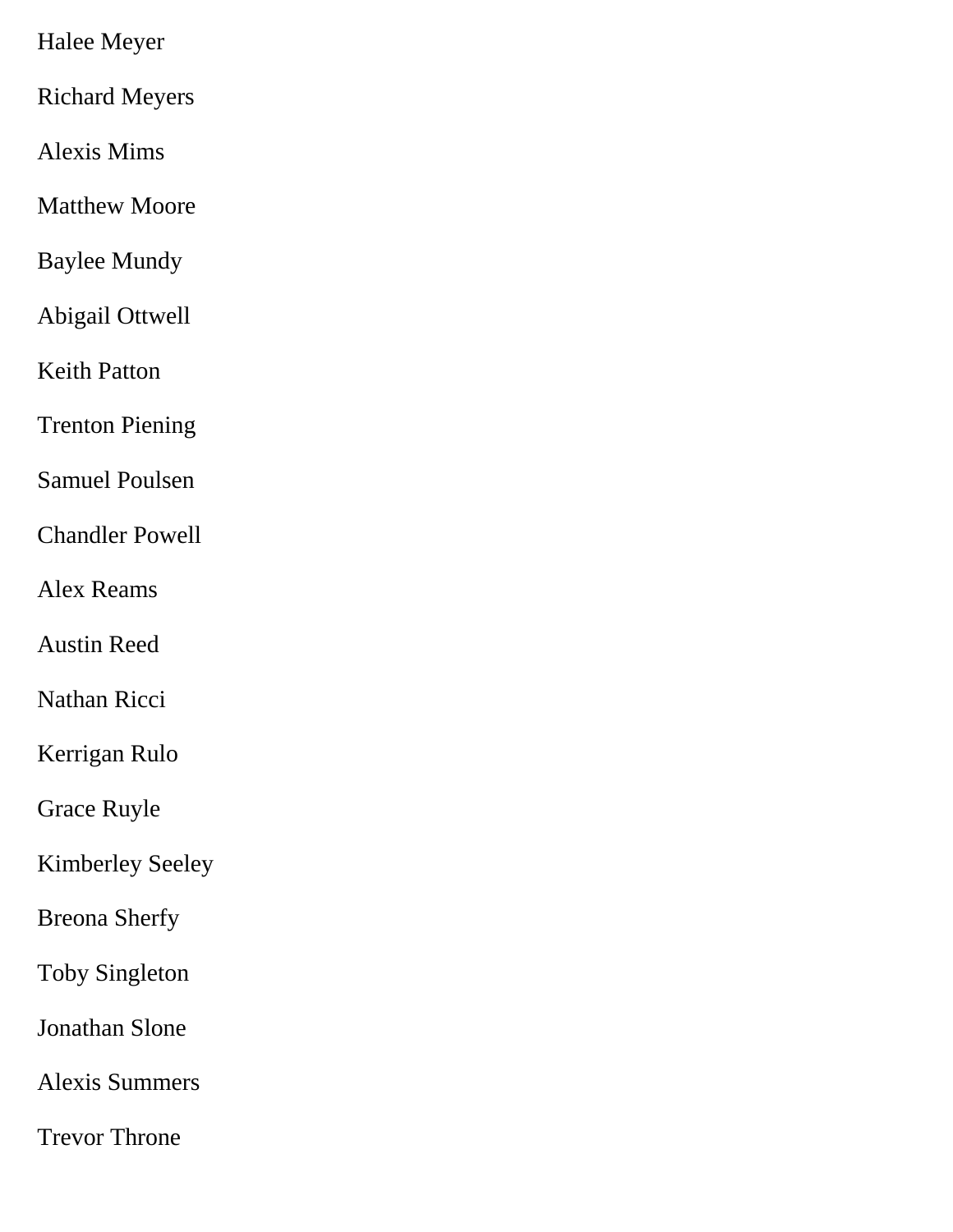Kennedie Tyler

Josephine Unthank

Maggie White

Max White

#### **Honor Roll - 11th Grade**

Josephine Alcorn

Logan Baker

Raegan Bechel

Peyton Bechtold

Tyler Brooks

Julia Brown

Keegan Burgard

Vincent Cafazza

Amelia Canham

Briley Christeson

Alexander Cole

Braylen Cox

Jacob Curvey

Christopher DeClue

Austin Ferrell

Alexander Forrester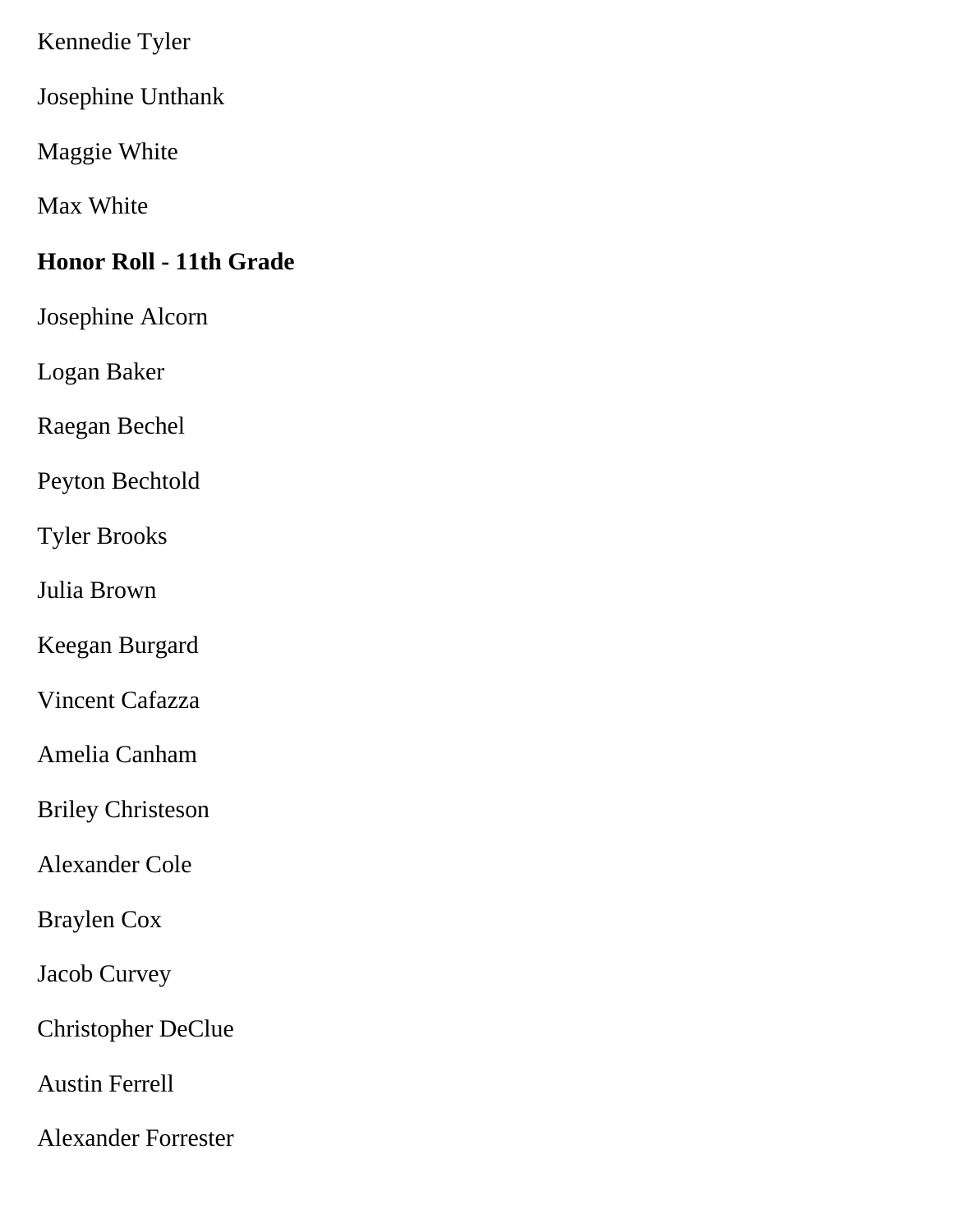Taylor Gleason

Andrea Gray

Devon Gunning

Ian Heflin

Jordan Hendricks

Tanner Higgenbotham

Cole Klaustermeier

Hannah Lawrence

Melissa Miller

Samuel Neumann

Samantha Nolte

Nicholas Ritchie

Hope Rosales

Raquel Saviers

Taylor Schwab

Brendon Smith

McKenzie Staggs

Gracie Stauder

Gage Thornton

Holland Tieman

Emmah Todaro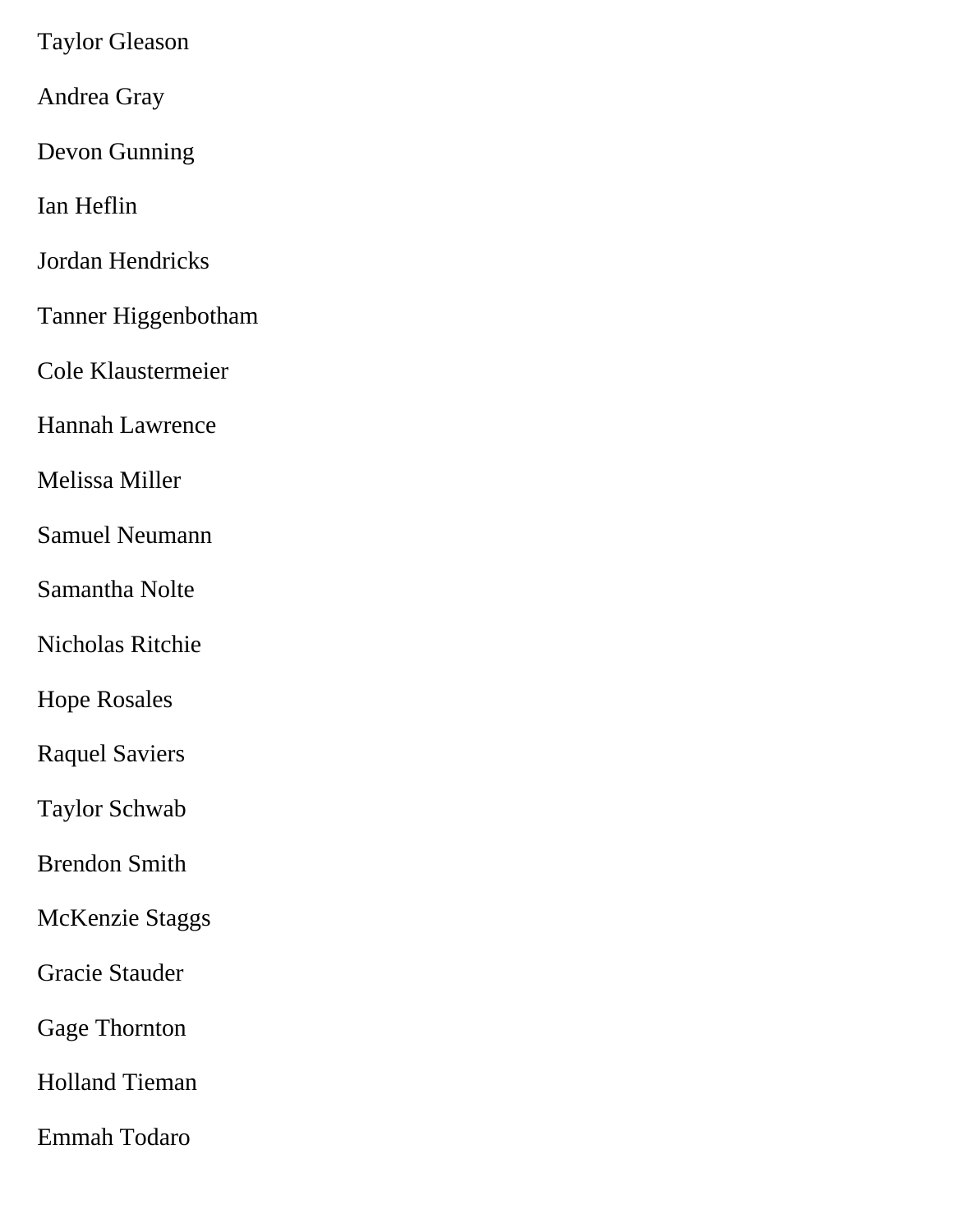Dominick Torres

Marcus Tuckson

Damon Vatole

Genna Webster

Alexander Wickenhauser

William Wojcikiewicz

#### **Honor Roll - 10th Grade**

Maria Acosta Matos

Arron Adair

Braden Arview

Brooke Barker

Telyse Busekrus

Katlyn Busse

Derian Chester

Claire Christeson

Ally Clendenny

Carli Collins

Bailey Combs

Griffin Crump

Abigail DeSherlia

Kelcie Farmer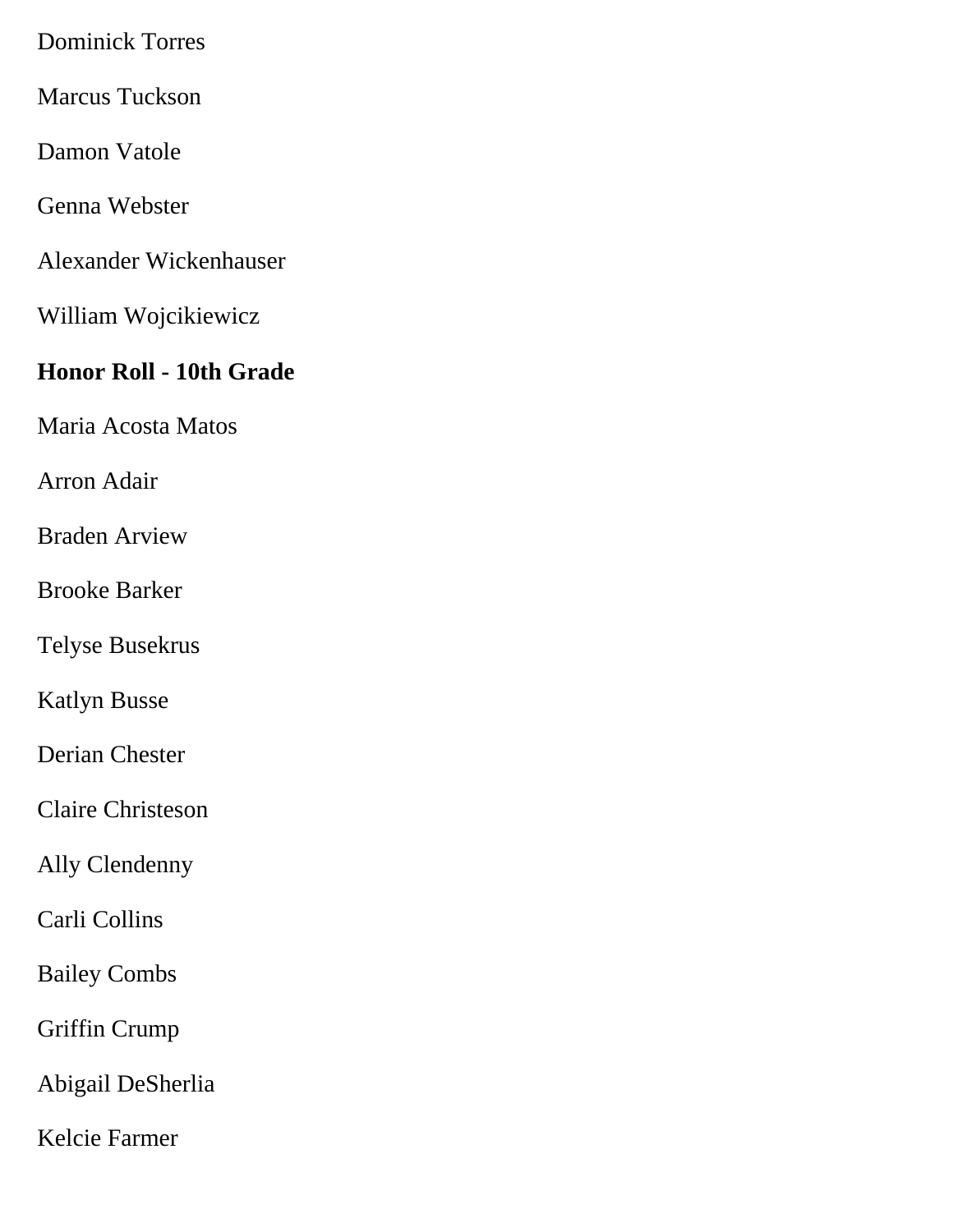Allyson Gerber

Jordan Gleason

Miguel Gonzalez

Treylyn Hall

Ricky Haring

Anden Hawk

Melvin Hodge

Bryce Holland

Zora Isken

Kara Janssen

Caleb Johnson

Collin Kelley

Severen Knoche

Kenadee Lambert

Clayton Law

Kade Magnuson

Shelby Martin

Hannah McCauley

Bryce McMurray

Jack McRae

Ella Middleton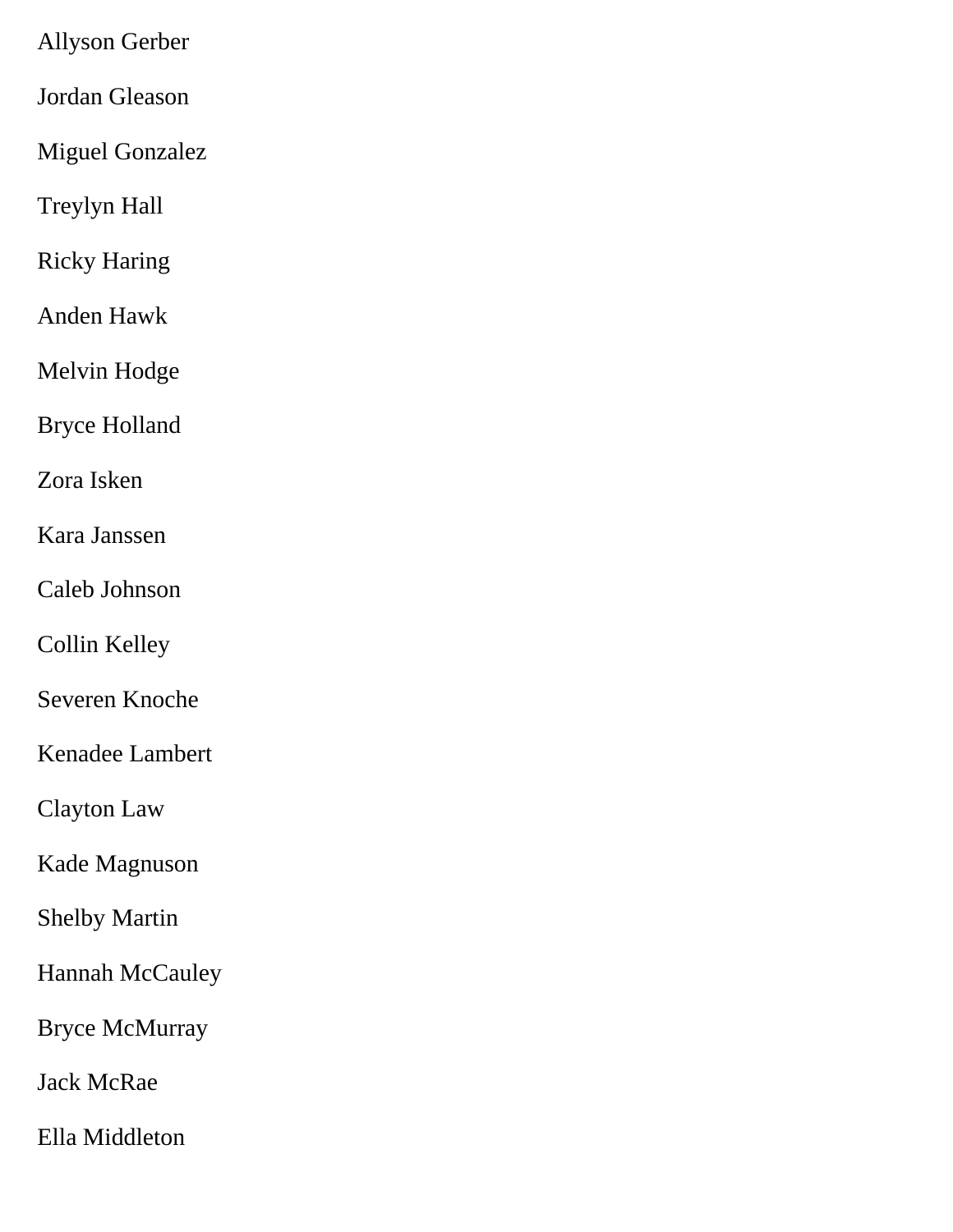Nathan Mikoff

Danielle Milazzo

Dakota Nolte

Greta Oldendorph

Nyk Panapinto

Kuron Parchmon

Luke Parmentier

Brian Pearson

Jaeden Poeling

Ashton Reed

Annabelle Reno

Gabe Roberts

Quinn Saviers

Savannah Schaaff

Melina Schillinger

Geoffrey Schmidt

Virginia Shelton

Jordan Shields

Benjamin Skaggs

Luz Spangler

Brooklynn Summers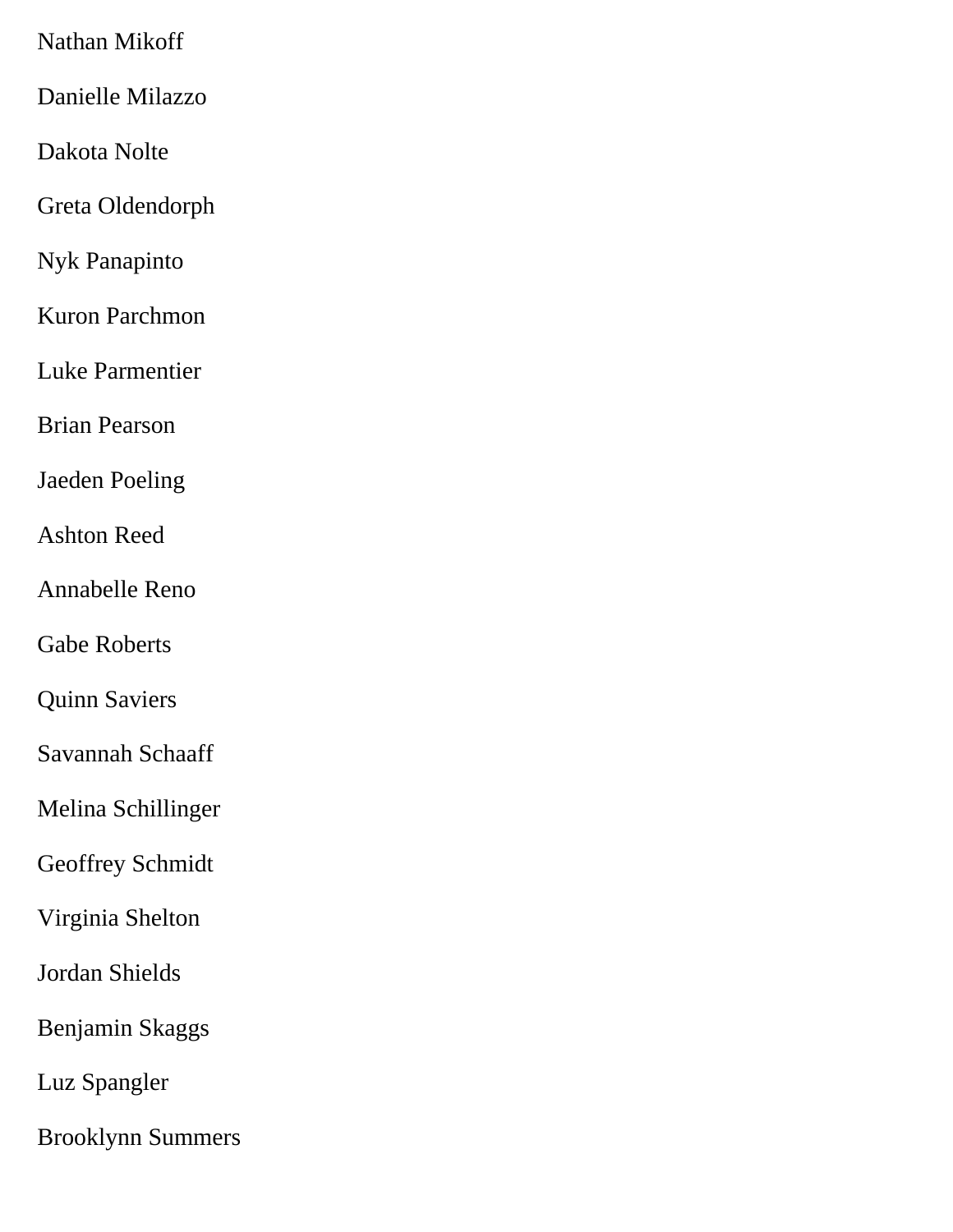Coleson Taylor

Kameron Tharp

Mason Unthank

Carlea Wolf

Evan Zobrist

## **Honor Roll - 9th Grade**

Michael Attebery

Brock Barrows

Cael Berry

Tylynn Bosaw

Jace Brawner

Samuel Buckley

Caleb Butler

Anna Carter

Ryder Collins

Annaliese Dankenbring

Tyson Davidsmeyer

Isabella Dugger

Shelby Duncan

Daisy Edwards

Nathan Friedel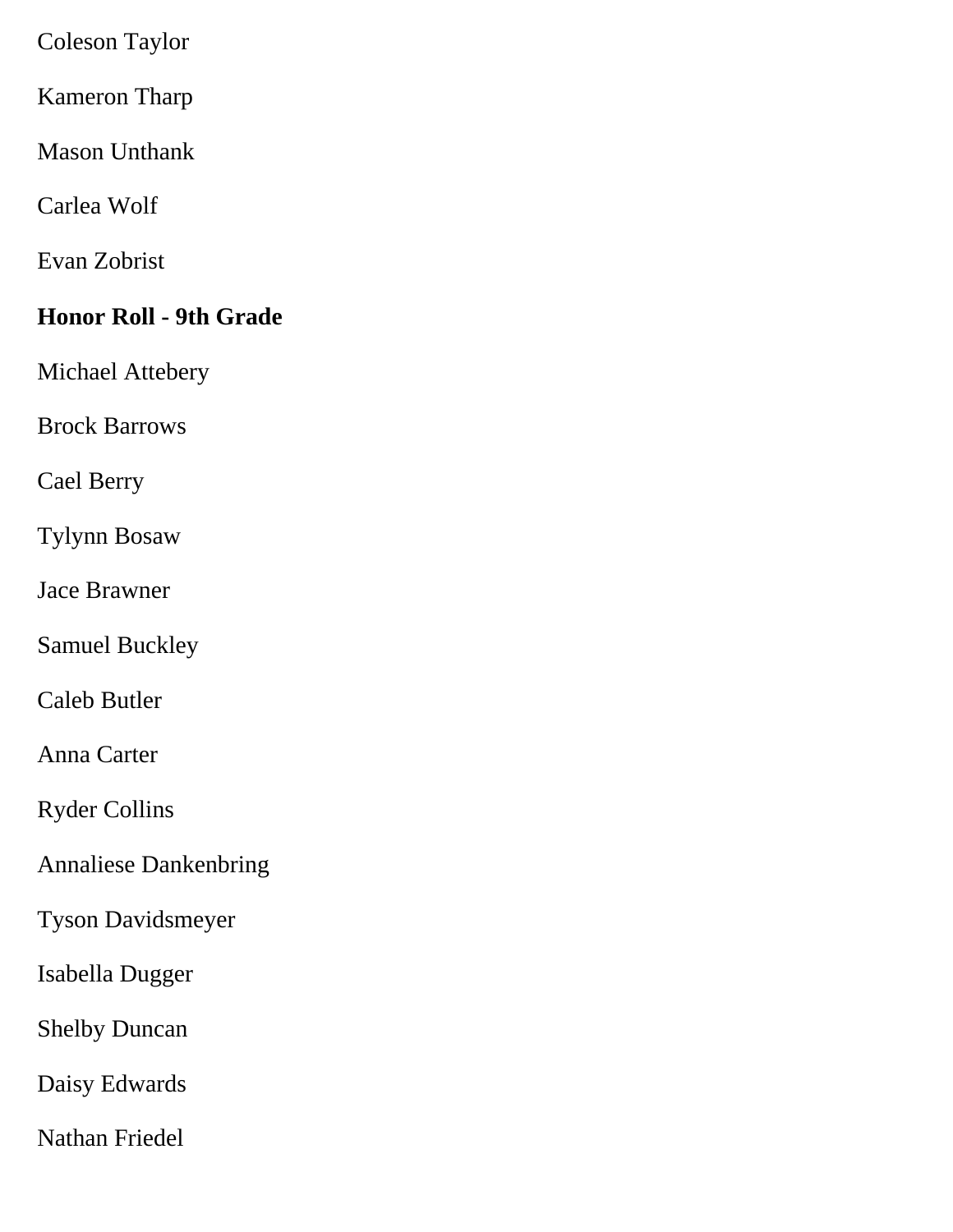Brady Geisler

Rylee Gorby

Kosten Greer

Alexander Griffith

Nolan Halcomb

Ryan Halley

Olivia Hamann

Braden Hammock

Kaydence Harlan

Kristina Harlan

Andrew Hayden

Ronnie Herzog

Willow Hess

Noah Huth

Haley Jennings

Hunter Keller

Aaron Kilpatrick Jr

Atiana Koonce

Travis Kramer

Elishka Little

Aubrey Martin